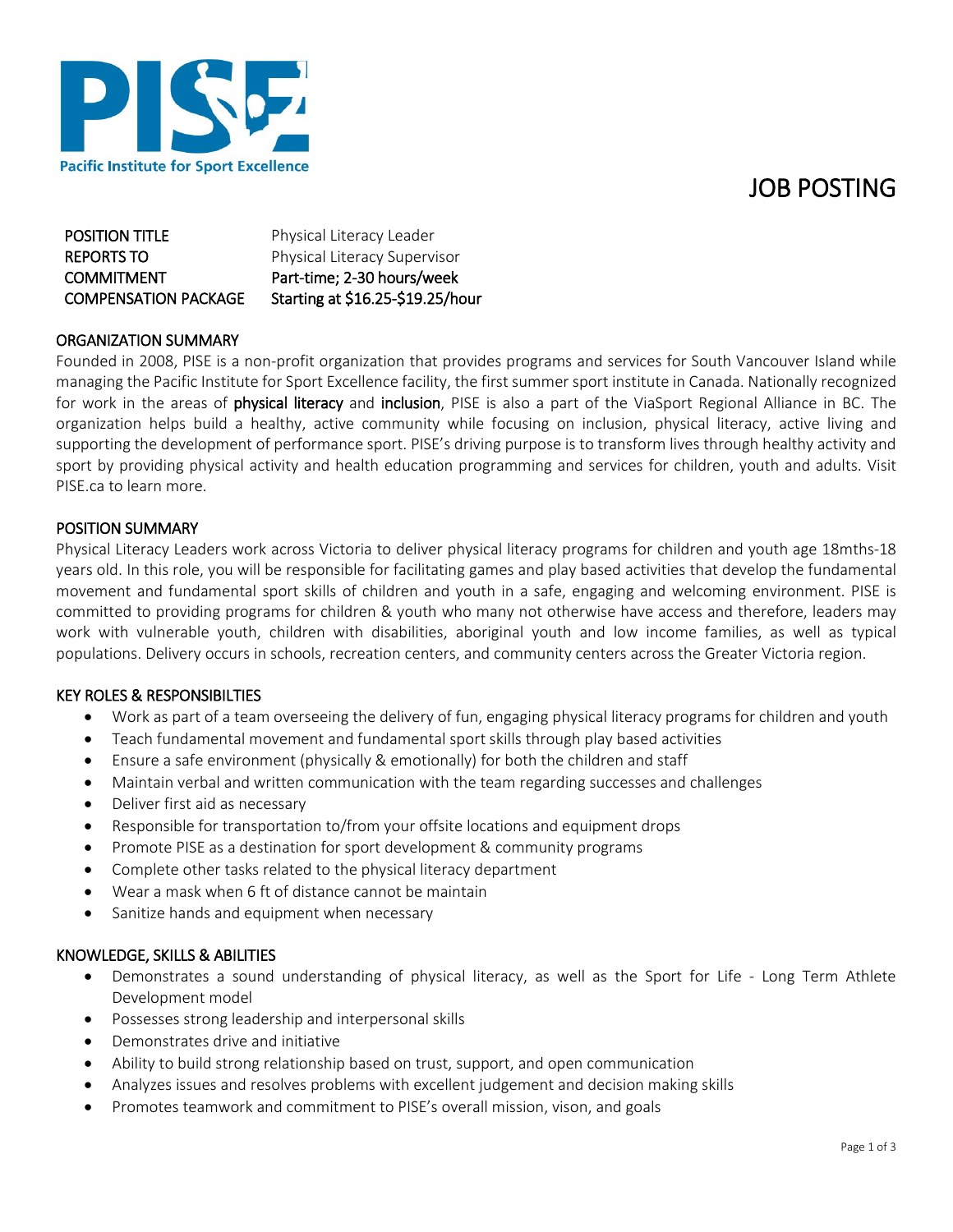

# JOB POSTING

### QUALIFICATIONS

- Current student in post-secondary in Sport Science, Education, Child Development or other related field (or working towards)
- NCCP Fundamental Movement Skills certificate considered an asset
- HIGH Five Principles of Healthy Childhood Development certificate considered an asset
- Physical Literacy Instructor Certification considered an asset
- Experience leading a variety of physical activities and sports for children and youth with varying abilities
- Current Standard First Aid CPR/AED Level C
- Current Police Information Check with Vulnerable Sector Screen, or willingness to provide one prior to start of position
- Healthy lifestyle and an interest in health & wellness

#### POTENTIAL SHIFTS

Shifts would take place during the following times, Monday to Saturday. Shift times can range between 2-8 hours/day.

| Dav       | <b>Time Frame</b> |
|-----------|-------------------|
| Monday    | 8:30am-5:00pm     |
| Tuesday   | 8:30am-5:00pm     |
| Wednesday | 8:30am-5:00pm     |
| Thursday  | 8:30am-5:00pm     |
| Friday    | 8:30am-5:00pm     |
| Saturday  | 8:30am-2:00pm     |
| Sunday    | 3:00pm-4:30pm     |

### TO APPLY

Please submit a resume and a cover letter by 11:59pm, May 1st, 2022 to:

Brianna Coburn Human Resources & Administrative Coordinator [careers@pise.ca](mailto:careers@pise.ca)

\*Please note due to COVID-19 additional protocols will be in place and interviews may be held virtually.

*Thank you for your interest in PISE.*

*Please note, due to the number of resumes received, only candidates selected for an interview will be contacted.*

*Pursuant to Section 41 of the BC Human Rights Code, preference may be given to applicants of the four designated groups; women, persons with disabilities, Aboriginal peoples, and visible minorities*